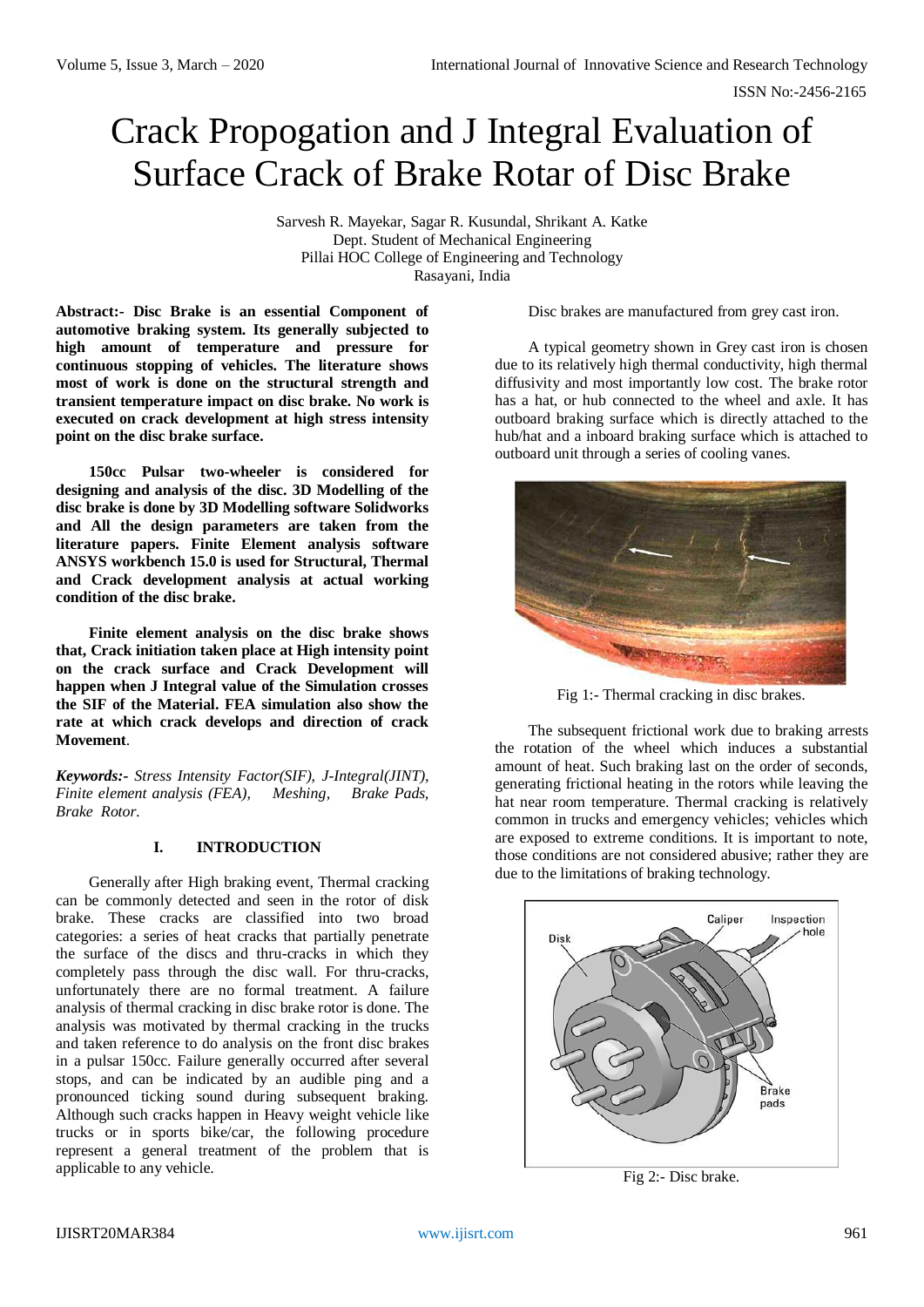A disc brake uses callipers to squeeze pairs of pads against "rotor" which creates friction. Disc brakes utilize callipers, brake rotors and brake pads. Each one of disc brake has a brake pad on both sides that are press against the brake rotor when the driver applies pressure to the brake pedal. Disc brakes offer the best stopping power as disc brakes are commonly used by high performance super bikes and cars.

#### *Stress Intensity Factor*

The stress intensity factor (SIF) is primarily use in fracture mechanics.

It is used to predict the stress state ("stress intensity") near the tip of a crack when remote load or residual stresses are induced. For brittle materials, SIF is very useful in providing a failure criterion

Also, it can be use as critical technique in the discipline of damage tolerance.

## *Modes of Crack Failures*

There are linearly independent cracking modes in fracture mechanics. These load types are named as followed:-

Mode I : opening (tensile) mode.

Mode II : sliding (in-plane shear) mode.

Mode III : tearing (anti-plane shear) mode.

The stress intensity factor for the three different modes are designated by different subscripts The stress intensity factor for mode I is designated K1 and applied to the crack opening mode. The mode II stress intensity factor, K2, applies to the crack sliding mode and the mode III stress intensity factor, K3, applies to the tearing mode**.**

## *Evaluation of J-Integral*

The J-integral represents a way to calculate the strain energy release rate, or work (energy) per unit fracture surface area, in a material.<sup>[1]</sup>

The theoretical concept of J-integral was developed in 1967 by Cherepanov and in 1968 by Jim Riceindependently, who showed that an energetic contour path integral (called *J*) was independent of the path around a crack. The J-integral is equal to the strain energy release rate for a crack in a body subjected to monotonic loading.[6]

Under quasistatic conditions, it is true only if the material is linear elastic. If the material experience smallscale yielding at the crack tip, *J-Integral* can be used to compute the energy release rate. Also we can compute the strain energy release rate with the help *J-Integral* for pure power-law hardening plastic materials, as they undergo small-scale yielding at the crack tip.

#### **II. LITERATURE SURVEY**

#### *Pandya Nakul Amrish. [1]*

Comparison of commonly used disc brakes in automotive vehicles viz. Solid and drilled brakes made of gray cast iron are performed. Design and analysis are thoroughly explained and based on proper mechanical calculations; the CAD model is prepared in CATIA V5 software. Steady state Thermal and Structural analysis is performed for both the models by using ANSYS Software and comparison is made for both the models. By comparing the analysis, what concluded is that Ultimate stresses were under the ultimate tensile stress of assumed material i.e. Gray Cast Iron and also that temperature variation and heat flux is slightly lesser for drilled rotor as there is increased in heat dissipation area.[1]

#### *Mr. P. N. Gunjal. Prof. Hredeya Mishra.[2]*

Thermal analysis and optimization for weight reduction of two-wheel vehicles using analytical and numerical modeling of thermal effects during long-term braking for maintaining a constant speed in a downgrade railroad. CAD model of simple brake was prepared and by using ANSYS software topology function, unwanted areas were removed. Hence, a safe thermal stress free and optimized structure is obtained which can further save material cost.[2]

#### *N.Balasubramanyam. Prof. Smt. G. Prasanthi. [3]*

The transient thermal analysis for thermo elastic contact problem of disc brakes by using ANSYS software and thermo elastic behavior of carbon composites are also discussed. By calculations a model was prepared on CATIA software. During the research thermo elastic instability (TIE) phenomenon was observed and its influence on material property is observed. Based on results he found that cast iron is the best material for manufacturing rather than carbon- carbon composite. [3]

#### *C.Radhakrishnan Yokeswaran. Vengadeshprasah. Vishnuhasan. Vimalraj. Velusamy. [4]*

The frictional heat generated on the rotor surface during the braking phase,can influence excessive temperature rise which, in turn, leads to undesirable effects such as thermal elastic instability (TEI), premature wear, brake fluid vaporization (BFV) and thermally excited vibrations (TEV).Author tends to reduce these undesirable effects by using better thermal stability materials.CAD model was prepared in Solidworks 2013 and analysis like static structural and thermal was performed in ANSYS Workbench 14.0. For two materials i.e. Gray cast iron and Ti 550.Based on results obtained from analysis, total deformation, von mises stresses and temperature was compared and Ti 550 is suitable with its lesser deformation, stresses and surface temperature than gray cast iron. [4]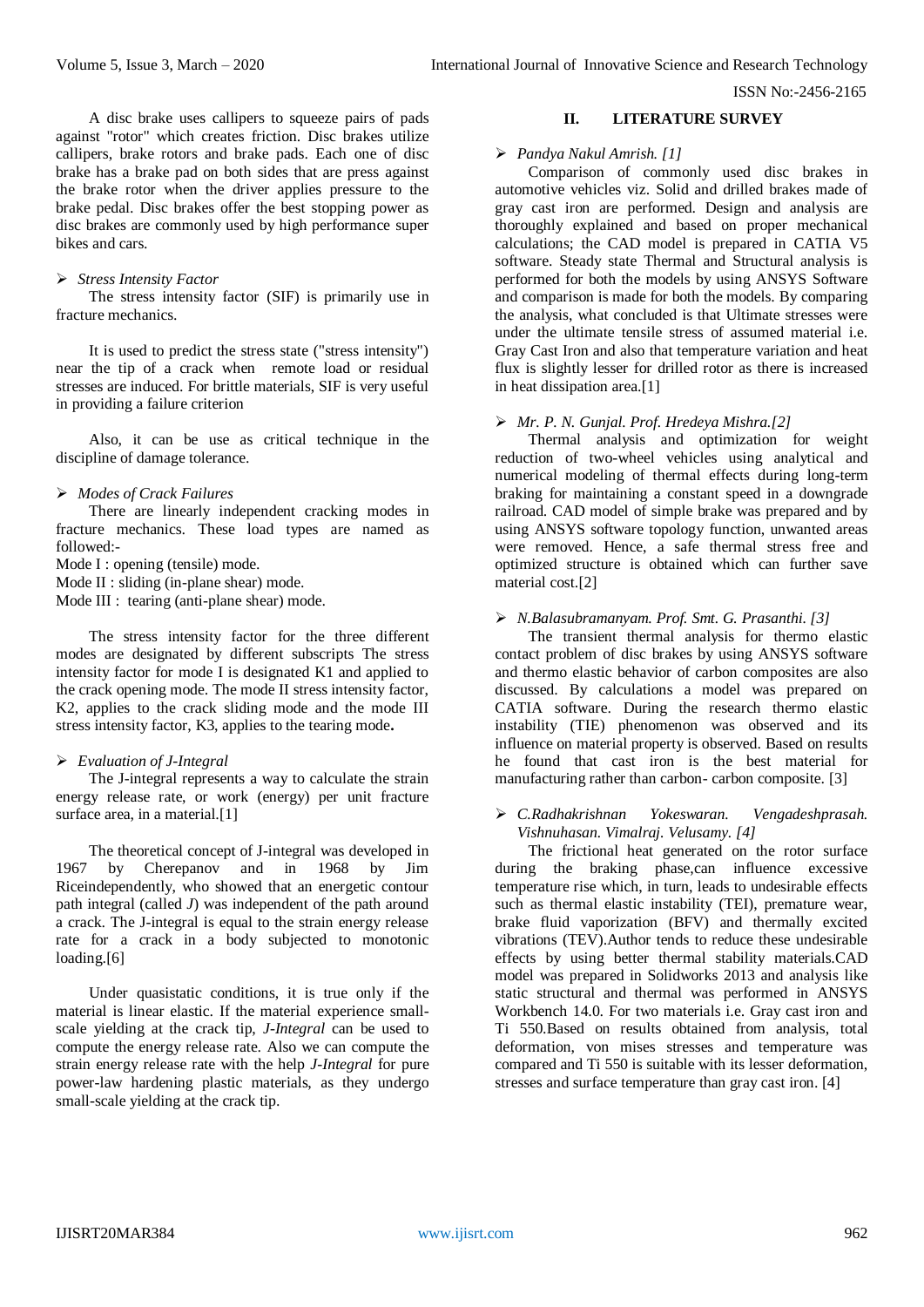## *Sudershan. Gowda A. C. Kirthan L. J.[5]*

Estimation of fatigue crack growth rate considering the J-integral calculations for a semi-elliptical crack for gas turbine compressor blades subjected to centrifugal loading. By using static analysis, crack zone was found out and maximum Von mises stresses were recorded by using ANSYS software. Fractural module was used for evaluation of J- integral in blade with elliptical flaw. Fatigue crack growth rate at the crack length was determined and it was found that fatigue crack growth rate at the surface interception point increases with increase in crack depth and Fatigue crack growth rate at the crack depth increase with the increase in crack length.[5]

# *Zhiyong Yang. Jianmin Han. Weijing LI. Zhiqiang Li. Like Pan. Xiaoling Shi [6]*

Mechanisms of fatigue crack initiation and propagation in CRH EMU brake discs was analyzed in steady as well as braking condition and three kinds of crack propagation was noticed namely, the crackle, radial crack and circumferential crack. A finite element analysis (FEA) was performed to determine temperature and stress distribution in the brake disc as well as to estimate stress distribution during braking. Results indicate more significant residual, circumferential tensile stress on the external friction surface after emergency braking. It is also concluded that when the cracks run along the thickness direction to the specified distance, they cease to run along this direction and begin propagating mainly in the direction of the radius. [6]

## *Azadeh Haidari. Mojtaba Heidari [7]*

Surface crack growth rate by using Energy based J integral method and K factor method in FEA software ABAQUS to study 3-D semi elliptical crack growth in the railway wheel with strain hardening property, subjected to fatigue loading and its comparison. A FEA model of a wheel, with two brake shoes and a portion of rail are created and working condition loads and boundary conditions are applied to the railway wheel model. They concluded that J integral method has more accuracy to calculate of crack growth and also overcome the disadvantages of K factor method. [7]

# *Hadi Eskandari [8]*

Stress analysis of an internal crack located at an arbitrary position in a FGM disk with a concentric circular hole with graded material disk assuming the disc to be isotropic with exponentially varying elastic modulus in the radial direction. A comparison was made for different combinations of the crack length, direction, and location with the different materials. The critical values of stress intensity factors and their position in homogeneous and FGM disks are obtained and found that as large are the cracks; the larger is the stress intensity factors. [8]

## *Shreyas Deshpande. Aniket Kamat. Rohan Dalvi. Yash Deshpande [9]*

Failures caused in disc brakes of bicycles and automotive vehicles due to overheating, hotspots generation, thermal judders phenomenon occurring on the

disc and crack induced was studied. During their study they found out that a large amount of heat is generated due to sudden braking in fraction of second and because of which thermal stresses are induced which leads to surface cracks and deformation in brake material. They concluded that for reduction in failures, a proper material should be selected with proper ventilation which increases airflow and improves convection rate of disc. [9]

# **III. PROPOSED WORK**

#### *A. Problem Definition*

The brake system generates necessary force to slow the car, both for racing and emerging situations. The system must be able to easily dissipate heat and handle the energy dissipated by braking without compromising the safety or performance of the car. Failure of disc brake due to the application of the pressure on the brake, it causes to increase its temperature up to 900C for certain interval due to this Thermal Stresses is induced in the system. Due to these thermal stresses there is sudden expansion and contraction which points to system failures and inefficient braking



Fig 3:- Methodology of the Project.

## *B. Methodology*

Disk brakes are an essential component of automotive braking system but due to sudden stopping temperature is reached up to 900 degrees hence thermal stresses are induced in the disc material. This thermal stress produces a crack which leads to future serious failures. To overcome these failures, crack analysis is carried out. First of all from reference papers, a dimension is selected for sketching disc brake. 3D modeling software Solidworks is used for producing a CAD model. After this CAD file is saved as .iges or .step file so ANSYS can read it as shell geometry. Structural analysis is carried out by using ANSYS Workbench 15.0.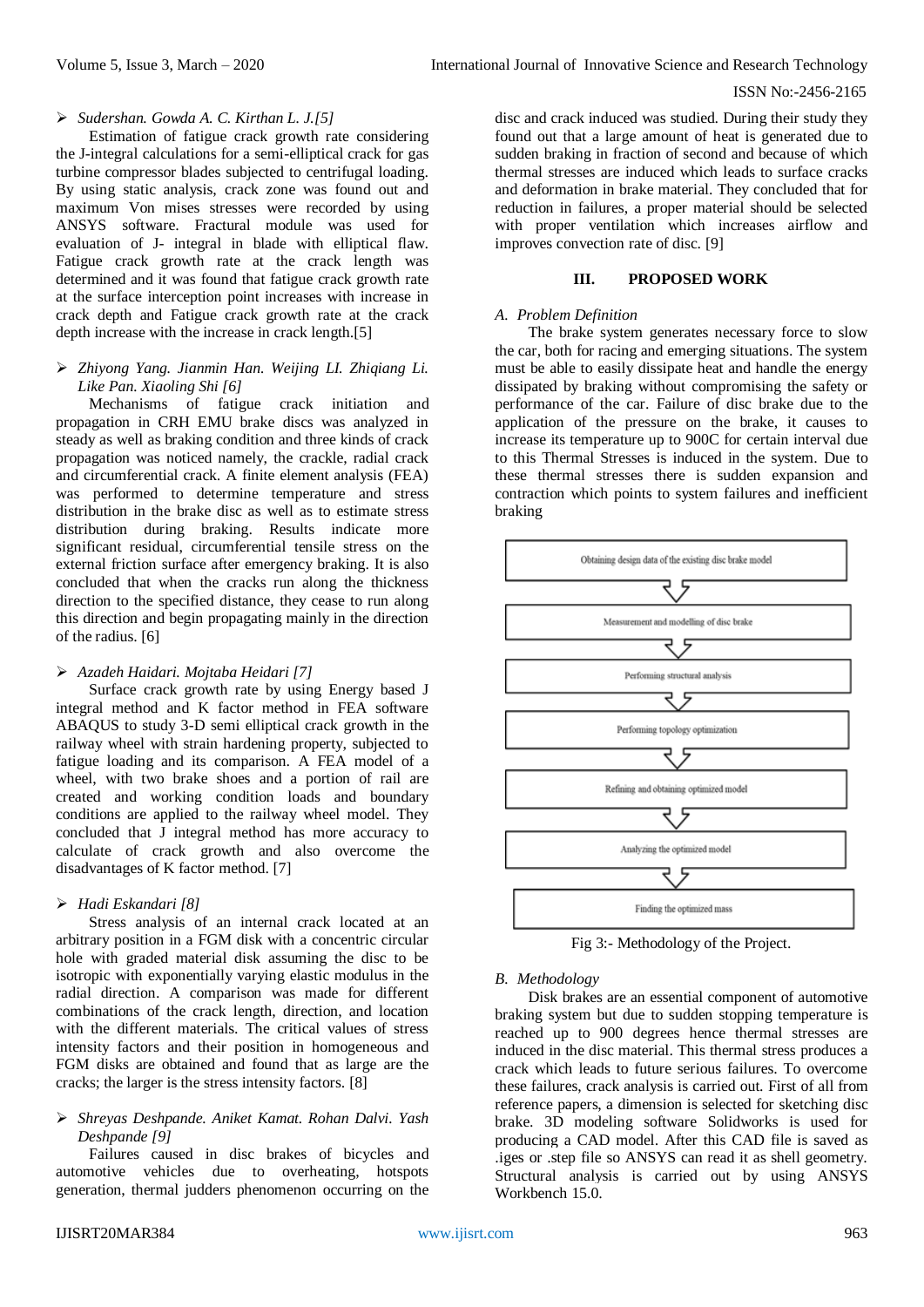By Structural analysis, there are where stresses are maximum. These are the spots where cracks will start to initiate. After finding these spots using ANSYS software a semi elliptical crack is generated and again transient

structural is carried out to find J Integral and K factor of the model. These factors influence the crack growth rate and crack propagation rate of the model.

#### *C. 3D Modelling using Solidworks*



Fig 4:- Sketch feature of Brake rotor.



Fig 5:- Rendered part of Optimized model.

*D. Simulation of Disc brake using FEA*



Fig 6:- Meshed part of Disk Brake.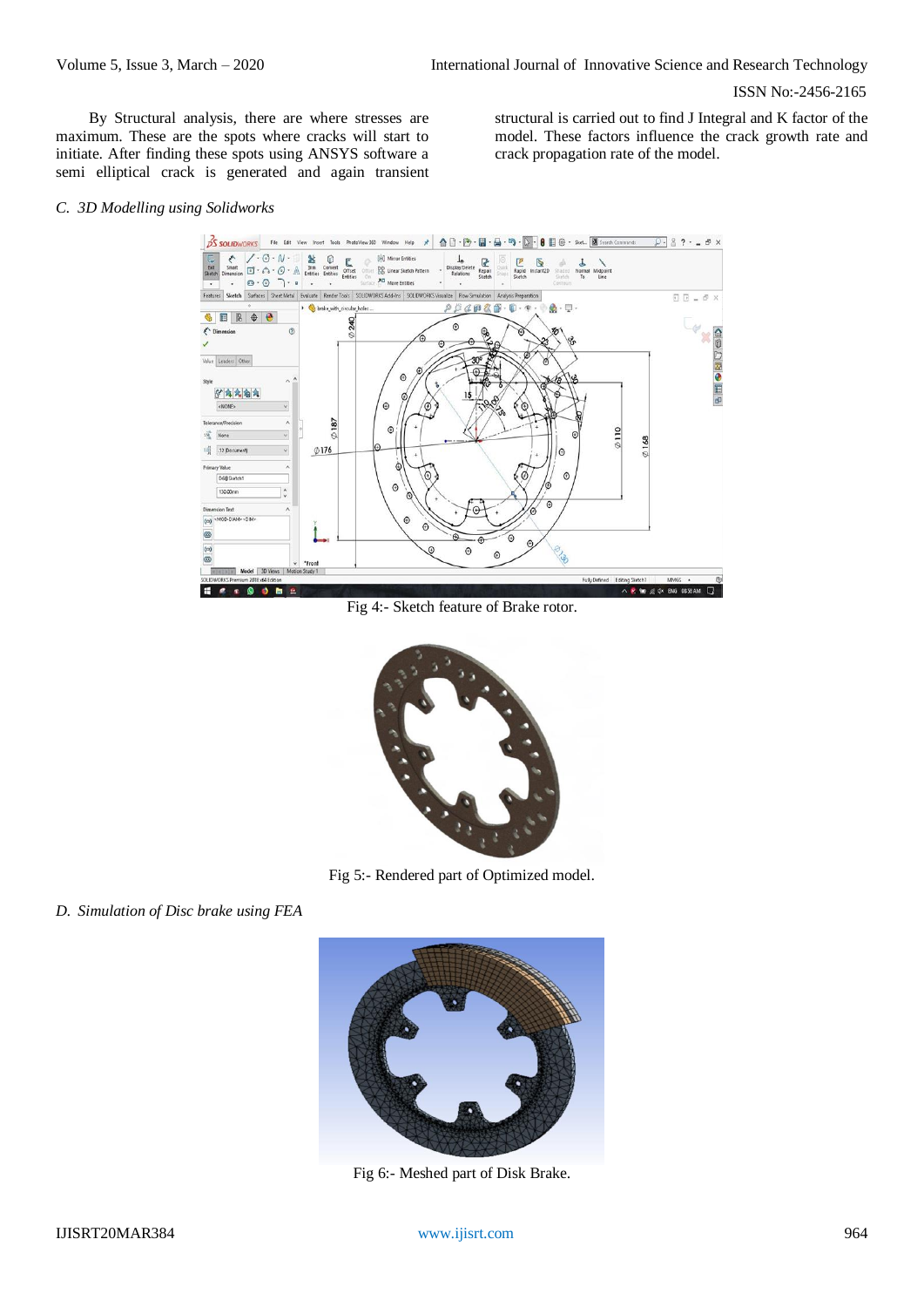

Fig 7:- JINT Analysis for Crack 1.

Crack 1: Maximum value of J integral is 0.0028953 Minimum Value of J integral is 0.00031156



Fig 8:- JINT Analysis for Crack2.

Crack 2: Maximum value of J integral is 0.0070661 Minimum Value of J integral is 0.0057508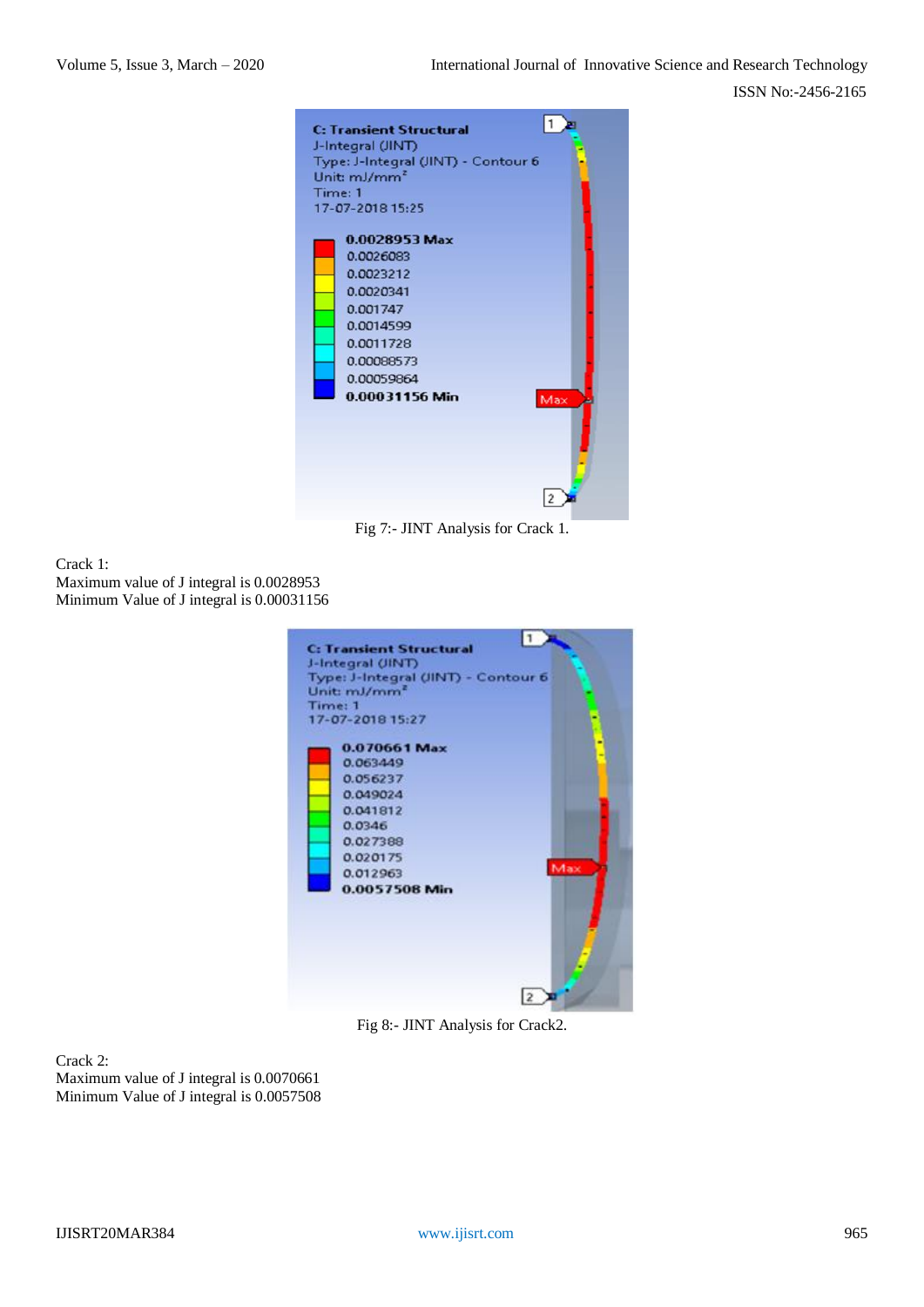

Fig 9:- JINT Analysis for Crack3.

#### Crack 3: Maximum value of J integral is 0.088982 Minimum Value of J integral is 0.015365



Fig 10:- JINT Analysis for Crack4.

Crack 4: Maximum value of J integral is 0.025262 Minimum Value of J integral is 0.0077253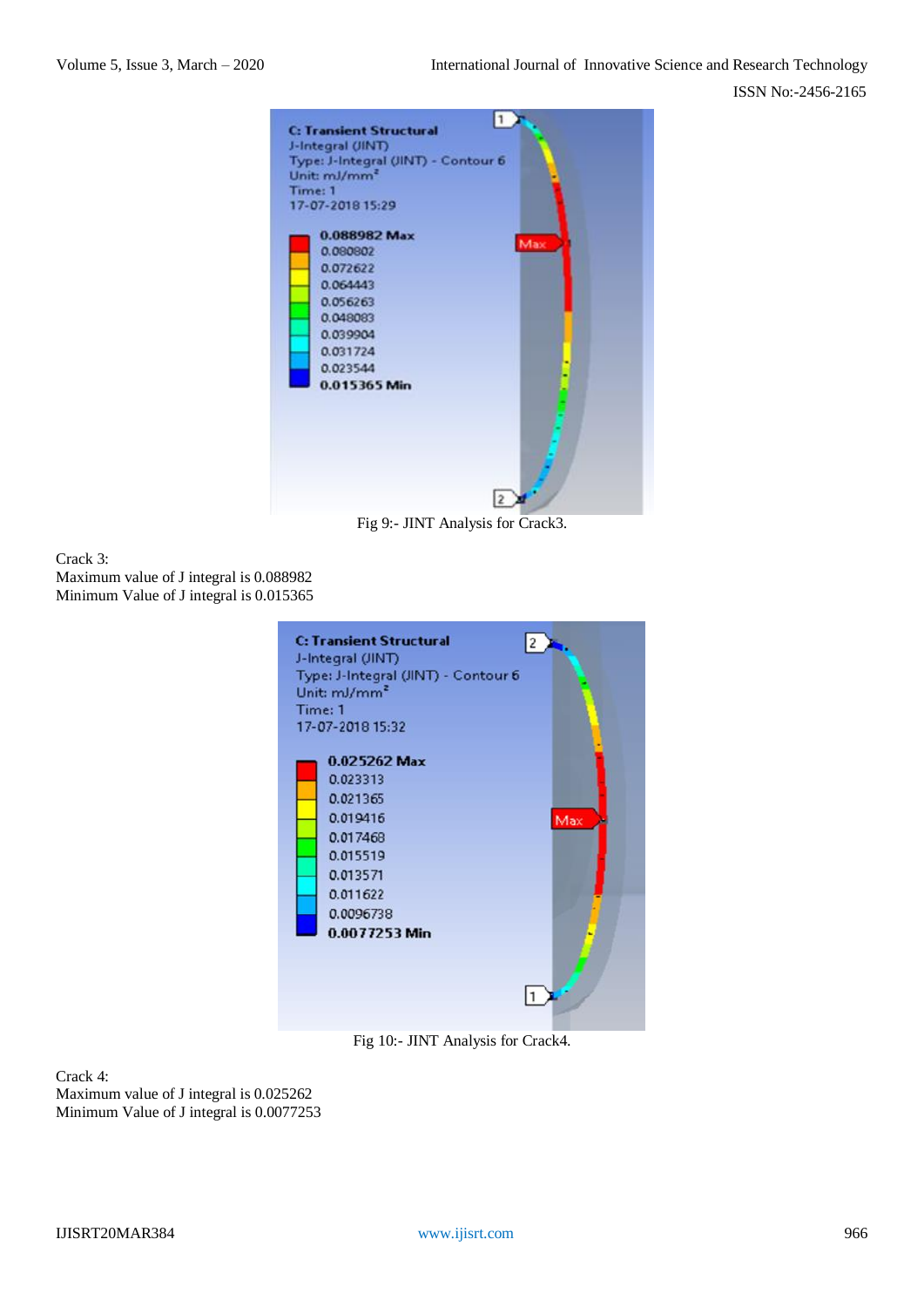

Fig 11:- JINT Analysis for Crack5.

## Crack 5: Maximum value of J integral is 0.27856 Minimum Value of J integral is 0.0015072

## **IV. RESULT AND CONCLUSION**

*A. Result*

| <b>Cracks</b>  | <b>SIF Mode 1</b> | <b>SIF Mode 2</b> | <b>SIF Mode 3</b> | J-Integral |
|----------------|-------------------|-------------------|-------------------|------------|
|                | <b>(K1)</b>       | (K2)              | (K3)              |            |
| <b>Crack 1</b> | 18.16             | 4.3               | 5.622             | 0.0028953  |
| Crack 2        | 28.438            | 20                | 5.6211            | 0.0028953  |
| Crack 3        | $-45.21$          | 34.419            | 55.424            | 0.088982   |
| Crack 4        | $-3.333$          | 35.553            | $-12.06$          | 0.025262   |
| Crack 5        | $-2.955$          | 23.376            | 46.719            | 0.027856   |
| ---            |                   |                   |                   |            |

Table 1

# *B. Conclusion*

- $\triangleright$  A study was conducted on a Bajaj Pulsar 150cc Disc brake where we found that due to tremendous increase in temperature for a certain interval of time, there exists a sudden expansion and contraction in the disc material which leads to fatigue of the disc material.
- > To study this cause a standard CAD model was prepared by using Solidworks with reference dimensions taken from research paper.
- $\triangleright$  A Steady-State Thermal Analysis was performed in ANSYS Workbench with boundary conditions stated. After which a Transient Structural Analysis was performed with randomly spotted semi-elliptical cracks of different dimensions.
- $\triangleright$  SIF Factor (K1, K2, K3) and J-Integral is evaluated from analysis and by comparing it with standard values of Gray Cast Iron we concluded that given disc brake mat initiate cracks but due to its less size it may be neglected from cracks under these conditions.
- $\triangleright$  By analysis results we can conclude that for crack 1 and crack 2, there is higher value of K1 Factor being 18.16 & 28.438 and these falls under the standard limits hence they can be neglected. Also, J-integral value are 0.0028953 & 0.0028953 hence, mode I type cracks may initiate but due to its neglected size and closure value to its standard value it can be neglected.
- > Also Crack 3 and crack 5 has more chances of achieving Mode III type crack due to higher value of K3 factor and no Mode I cracks because of its negative